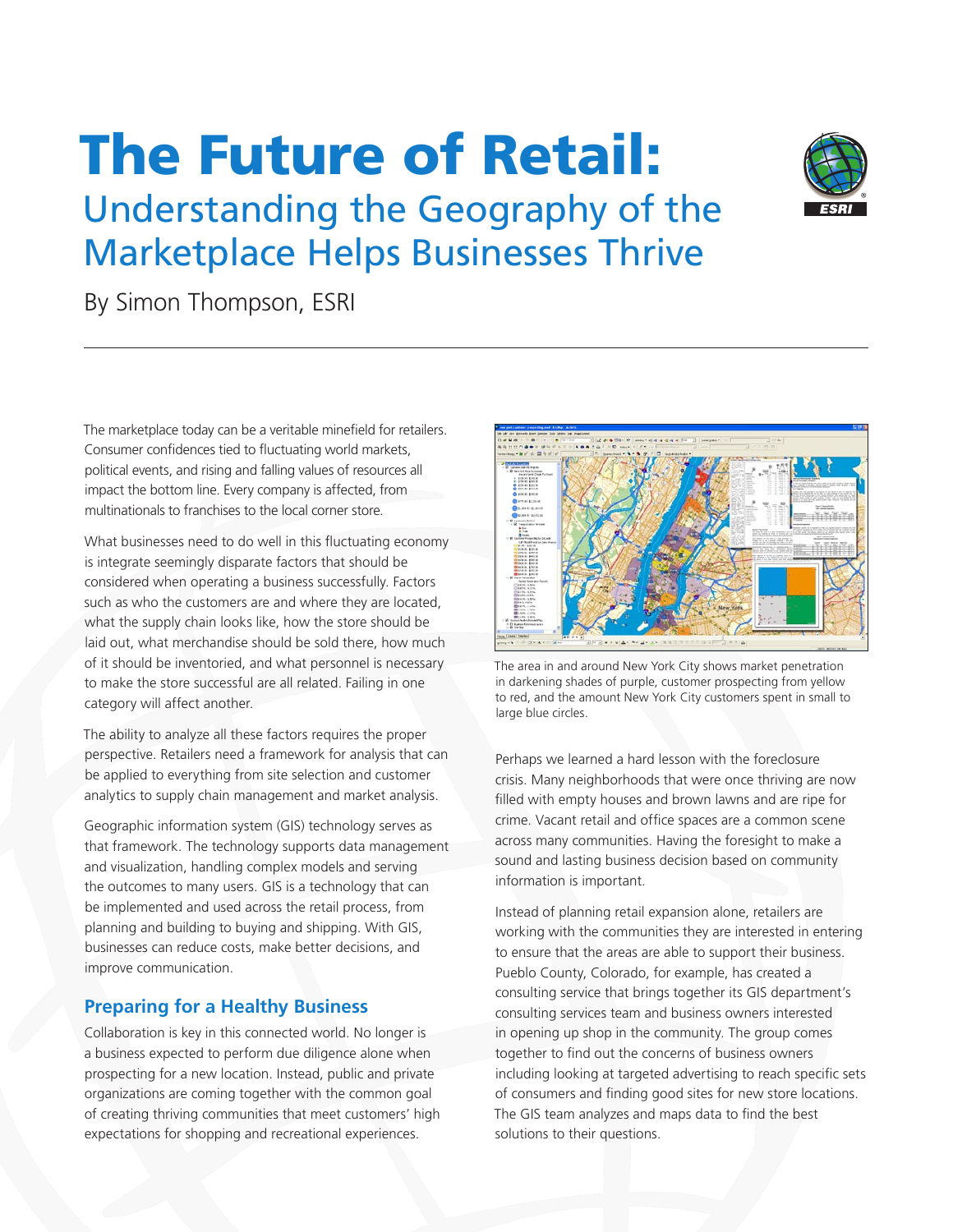

The GIS team at Pueblo County recently worked with a local Web-based business that wanted to improve market penetration nationwide. Working together, the team developed strategies to increase business in 14 of the company's top markets with advertising across media that included television, radio, subway platform ads, and direct mail. The team also identified the top residential ZIP Codes where people are searching for the company's products online and used that information to create Google AdWords and optimize its Web site for search engines. The campaign is successfully bringing in new revenue, and within a month of the campaign, the business created four new jobs.

Another example of collaboration to create environments where retail can thrive is Allegany County, Maryland. The county's Department of Economic Development created a database of retail employers at active shopping centers that is available for anyone to view at www.alleganyworks.org. This information can be combined with a prospective tenant's need for available space, location, owner information, and other details that are important when recruiting business. With a simple click of a mouse, information is readily available that once took months for organizations to find.

#### **Finding the Right Customers for Your Products**

Companies with successful brands today are listening to customers and understanding what they really care about. The difference is these companies are finding that traditional and previously proven forms of marketing, such as mass mailing, are no longer as effective as they once were. GIS allows retailers to visualize where their existing customers are, down to neighborhood and household levels, and analyze demographic, psychographic, purchasing, and spending characteristics for accurate customer segmentation. In turn, this information can be used to find more customers who share these characteristics.

An example of a successful marketing campaign using GIS is Puget Sound Energy (PSE), Washington state's oldest local energy company. To support a particular marketing program, the company looked at stores and their proximity to customers. Creating a radius, PSE selected customer and census-level household information to see if the stores were near service areas that housed a select number of customers who would be interested in exchanging old incandescent lightbulbs with new compact fluorescent light (CFL) bulbs. Using this data for planning and budgeting, PSE was able to estimate the number of participants who would attend. In essence, GIS allowed PSE to leverage additional value from its existing customer data, creating new capabilities that guided the company's marketing program efforts.



Common business challenges, such as site selection and trade area analysis, can be solved with the push of a button using GIS.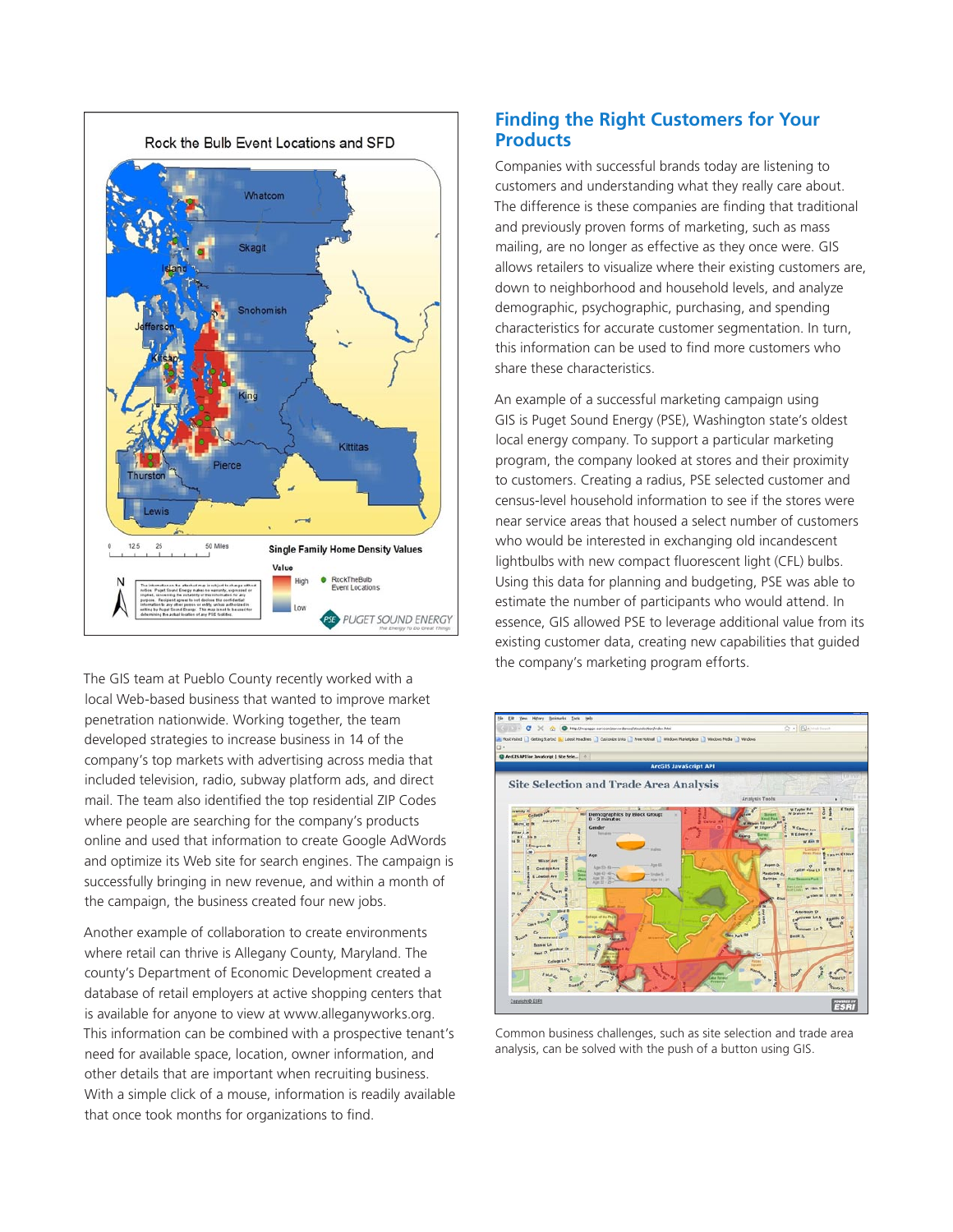

FedEx creates real-time, synchronzied views of its delivery vehicles making execution easier and improving customers' experiences.

Any business can achieve what PSE has just by looking at its customer information with a geographic perspective. Every record in a company's database contains information that can be used to identify where customers are located and their unique buying habits. Recognizing patterns and trends in a customer base helps create a perfect model that ensures that marketing messages are on target and effective.

The availability of free mapping utilities, Web mapping APIs, and online hosted communities of geographic data and services means that no one has to view data on a linear spreadsheet again. Mapping applications can be embedded in any of a host of applications, making geographic intelligence adaptable to any workflow and business process.

#### **Optimizing Business Processes**

There is no better organization to exemplify the necessity of GIS in the supply chain than the company that guarantees to deliver on time—FedEx. FedEx is a worldwide network of companies that provides customers and businesses with solutions for all their shipping needs. FedEx Custom Critical, one of the FedEx companies, relies on GIS to meet delivery deadlines including those that go beyond simply shipping an item from one location to another. FedEx Custom Critical customers often have urgent shipping needs or require specialized care and handling. GIS is used to help meet these challenging delivery requirements and timelines.

Urgent shipping needs include perishable goods requiring a stable temperature or items needing specialized equipment such as cryogenic containers. Special driver skill sets can also come into play, such as understanding how to handle museum artwork or having government security clearances. Adding these factors to a delivery pushes the company beyond simple route management. GIS tracking is a key

ingredient in operations. By leveraging GIS, the FedEx team is able to create real-time, synchronized views of its delivery vehicles that result in flawless execution and an outstanding customer experience. Optimizing these business processes with GIS meets the company's enterprise objectives and has driven innovation with proven techniques.

Any company, from a regional store wanting to improve customer satisfaction through deliveries or home-based services to global businesses needing to ship many products to multiple locations, can benefit from integrating GIS into trucking and delivery. Whether using GIS to provide a common operating picture or manage mission-critical operations, businesses can drive innovation and derive more value from the data they are using every day.

## **The New Integrated Retailer**

GIS is a platform that allows retailers to make decisions and share information across departments and externally with suppliers and affiliates. Unlocking the power of information by leveraging it with an enabling technology like GIS means everyone can view the same data; use replicable models; and open communication channels to employees, partners, and customers. To learn more about how retailers are using GIS in every aspect of their business, visit www.esri.com/retail.



## **Author Biography**

Simon Thompson is responsible for global marketing strategies for ESRI's commercial sector. He is a keynote speaker, author, and seminar leader who has lived and worked on five continents.